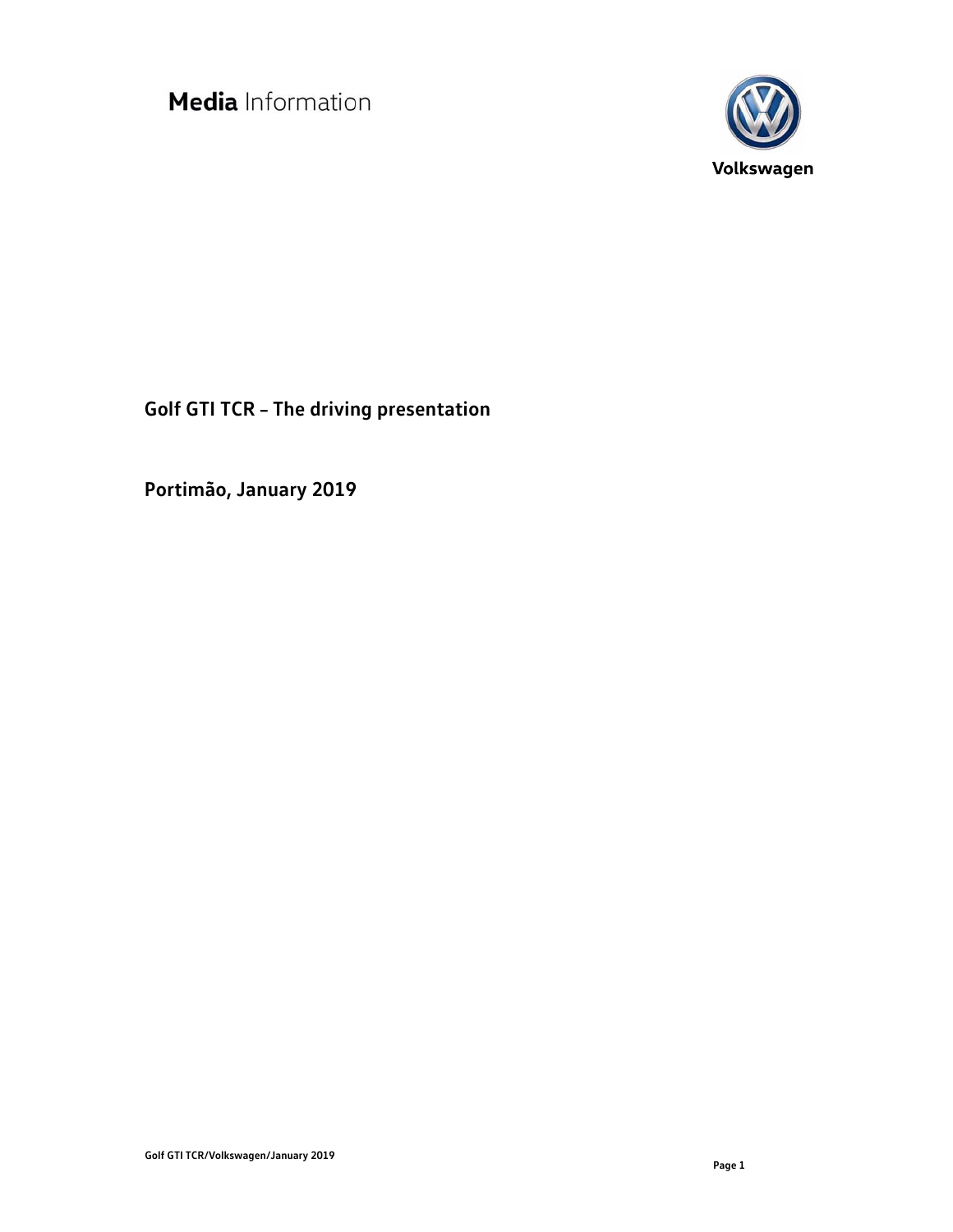

### **Contents**

#### **Golf GTI TCR – The driving presentation**

#### **To the point**

| Key Facts - Racing car serves as a model for the Golf GTI TCR | Page 03 |
|---------------------------------------------------------------|---------|
| Key aspects                                                   |         |
| Golf GTI TCR - The next evolutionary stage of an icon         | Page 03 |
| TCR - The racing series and the racing car                    | Page 08 |
| Technical data - The Golf GTI TCR in numbers                  | Page 09 |
| Equipment - The configuration of the Golf GTI TCR             | Page 10 |

#### *Notes:*

*You can find this press release as well as images and video of the Golf GTI TCR on the internet at: www.volkswagen-newsroom.com* 

*Equipment specifications and technical data of serial models apply to the model range offered in Germany. There may be discrepancies for other countries.* 

*1 = Golf GTI TCR (WLTP) fuel consumption in l/100 km: low 10.3 / medium 7.5 / high 6.7 / extra high 7.8 / combined 7.7; CO₂-Emission combined, g/km: 175; efficiency class: D* 

*1 = Golf GTI TCR (NEDC) fuel consumption in l/100 km: urban 8.3 / extra-urban 5.8–5.7 / combined 6.7; combined CO2 emissions in g/km: 153–151; efficiency class: D* 

*2 = Golf GTI Performance (WLTP) fuel consumption in l/100 km: low 10.1 / medium 7.1 / high 6.3 / extra high 7.5 / combined 7.4; CO₂-Emission combined, g/km: 168; efficiency class: D* 

*2 = Golf GTI Performance (NEDC) fuel consumption in l/100 km: urban 9.0/ extra-urban 5.5 / combined 6.8; combined CO2 emissions in g/km: 155; efficiency class: D* 

*3 = Golf GTI Performance DSG (WLTP) fuel consumption in l/100 km: low 10.6 / medium 7.2 / high 6.2 / extra high 7.1 / combined 7.3; CO₂-Emission combined, g/km: 165; efficiency class: C* 

*3 = Golf GTI Performance DSG (NEDC) fuel consumption in l/100 km: urban 7.5-7.3 / extra-urban 5.6-5.5 / combined 6.3-6.2; combined CO2 emissions in g/km: 143-140; efficiency class: C* 

*4 = Golf R (WLTP) fuel consumption in l/100 km: low 11.4 / medium 8.4 / high 7.2 / extra high 8.2 / combined 8,4; CO₂-Emission combined, g/km: 189; efficiency class: D* 

*4 = Golf R (NEDC) fuel consumption in l/100 km: urban 8.2-8.0 / extra-urban 6.6-6.4 / combined 7.2-7.0; combined CO2 emissions in g/km: 164-158; efficiency class: D*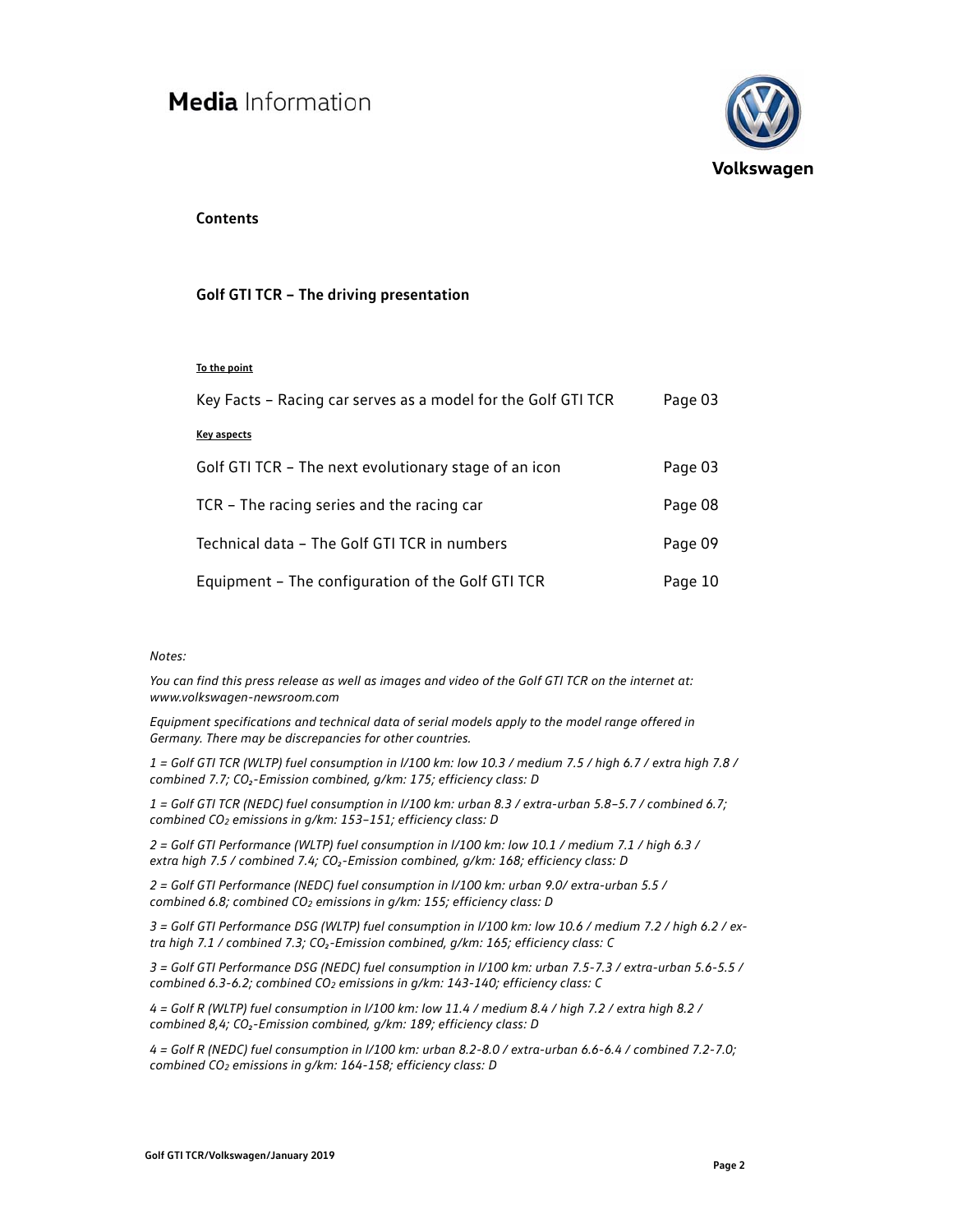#### **To the point**

### **Technology transfer between motorsport and series:**

### **Racing car serves as a model for the Golf GTI TCR**

### **Important information – key points of the Golf GTI TCR**

- **GTI evolution:** After building nearly 2.3 million Golf GTIs to date, a new evolutionary stage of the sports car has arrived: the Golf GTI TCR.
- **Pre-sales under way:** Since January 2019, the new Golf GTI can now be ordered at the base price of 38,950 euros (Germany).
- **DSG standard equipment:** The GTI TCR<sup>1</sup> TSI delivers 290 PS and 380 Nm; power is transmitted to the front wheels via a dualclutch gearbox (DSG) and locking differential.
- **From the racetrack to the road:** The Golf GTI TCR is the road version of the 350 PS Golf GTI in the TCR race series.
- **Speeds of up to 260 km/h:** Without a limiter (optional), the Golf GTI TCR reaches a top speed of 260 km/h.
- **Motorsport genes:** Front section with splitter (front spoiler) rear section with diffuser and own roof edge spoiler.
- **Racing equipment:** A steering wheel with a red 12 o'clock stripe, new sports seat design and 18-inch forged wheels.
- **Superior braking system:** The Golf GTI TCR is equipped with a high-performance braking system as standard.

#### **Key aspects**

### **Golf GTI TCR – The next evolutionary stage of an icon**

**Wolfsburg / Portimão, January 2019**. The Golf GTI: the world's most successful compact sports car. Nearly 2.3 million of this icon have been produced and sold over seven generations. Since the debut of the original GTI in 1976, the DNA of this Golf model has never changed: compact hatchback body, low weight, agile 4-cylinder, front-wheel drive, crisp suspension, red stripes in the radiator grille and classless, confident design. Still, the Golf GTI



#### **Contact:**

**Volkswagen Group Communications Product Communications** 

Bernd Schröder Spokesperson Compact product line Tel.: +49 5361 9-36867 bernd.schroeder1@volkswagen.de

#### Philipp Dörfler Spokesperson Compact product line Tel.: +49 5361 9-87633 philipp.doerfler@volkswagen.de



**More at**  volkswagen-media-services.com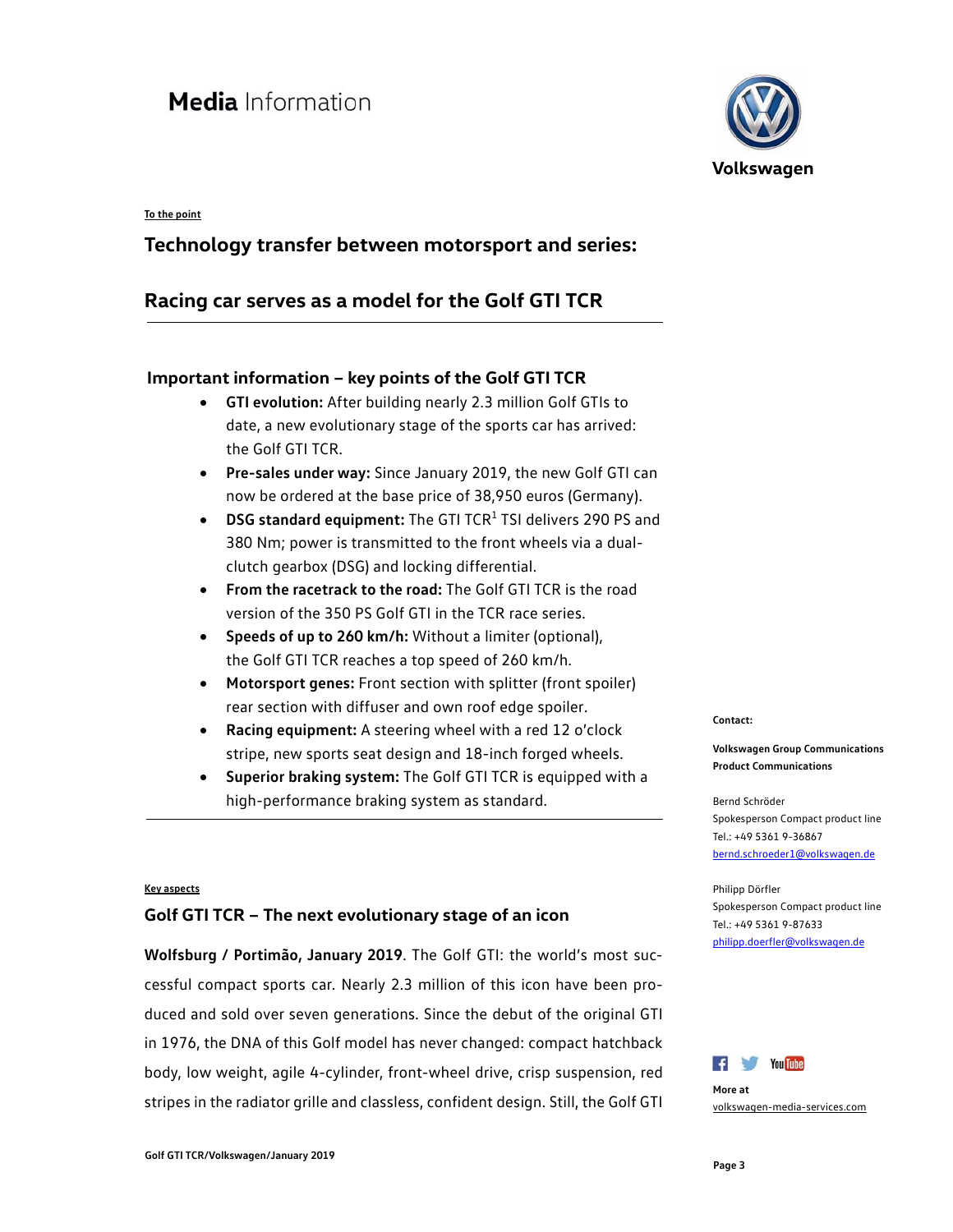

was repeatedly refined and perfected from generation to generation. Now, Volkswagen is launching a new evolutionary stage of this cult compact polished like a rough diamond: the Golf GTI TCR<sup>1</sup>, which reaches speeds of up to 260 km/h (optional). The special edition is a motorsport-inspired road version of the racing car of the same name and two-time overall winner of the international TCR race series. The successful touring racing car's genes also make the new GTI top model unmistakeable: Design, power and performance are intrinsic to the pure sports car doctrine. The 2.0 litre turbo engine of the new Golf GTI TCR delivers 213 kW / 290 PS (at 5,400 to 6,400 rpm). This makes it 33 kW/45 PS more powerful than the current Golf GTI Performance $^{2/3}$ . Even at 1,000 rpm – a touch above idle speed – 200 Nm of torque is available in the Golf GTI TCR. The maximum torque of 380 Nm lies between 1,800 and 5,300 rpm – this wide torque plateau ensures equally superior as well as agile drive characteristics.

**7-speed DSG and additional radiators.** Power is transmitted to the front wheels as standard via a 7-speed dual-clutch gearbox (DSG) and a locking differential. To provide appropriate cooling to handle the increased engine power in any situation, the Golf GTI TCR has been equipped with two extra water radiators in front, the same as the all-wheel drive Golf  $R<sup>4</sup>$ .

**Up to 260 km/h.** The factory maximum speed is 250 km/h, but this can be increased to 260 km/h by opting to remove the electronic Vmax limiter. Regardless of where the digital speedometer needle (standard Active Info Display) stops, the roof edge spoiler ensures the necessary downforce at the rear axle. The Golf GTI TCR completes the sprint to 100 km/h in 5.6 seconds. The efficiency of the four-cylinder four-valve engine combined with a petrol particulate filter is demonstrated by the combined consumption (NEDC): 6.7 l/100 km. The new Golf GTI TCR has been available for order since January of this year.

**Page 4 Golf GTI TCR/Volkswagen/January 2019 18- and 19-inch wheels.** Numerous individual features add to the Golf GTI TCR's sporty character and robust look. The new top Golf GTI model comes standard with 18-inch "Belvedere" forged wheels from the Wolfsburg plant.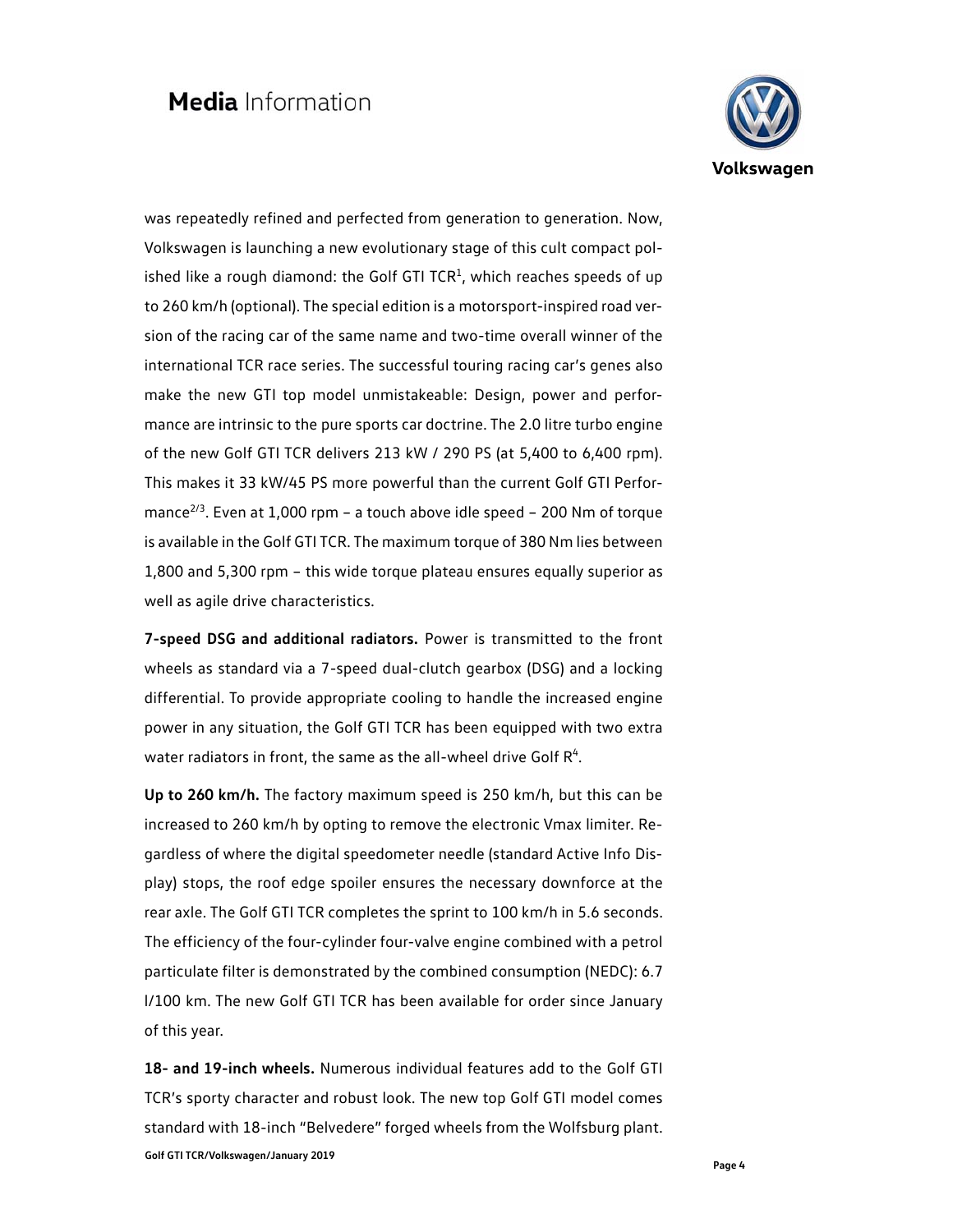

Newly designed 19-inch alloy wheels in "Reifnitz" and "Pretoria" designs are optionally available. Lurking behind the large alloy wheels are perforated brake discs together with special brake pads to slow the racing offshoot just as confidently as its paragon on the racetrack.

**Differential lock and four driving profiles.** Always on board too: the frontaxle locking differential well known from the Golf GTI Performance (optimising traction and handling on fast bends) and the driving profile selection with the modes "ECO", "NORMAL", "SPORT" and "INDIVIDUAL". The latter enables the specific tuning of the steering, engine performance curve and gearbox as well as (optional) Dynamic Chassis Control (DCC).

**Vmax removal and DCC in one package.** As an optional extra, particularly enthusiastic drivers can push the design of the Golf GTI TCR even further in the direction of the racetrack – just by selecting the associated package. Option no. 1: The 19-inch "Reifnitz" wheels in Black matt with 235/35 R 19 tyres. In this case, the package automatically includes: removal of the Vmax limit, and adaptive Dynamic Chassis Control (DCC) including running gear that is lower by 20mm compared with the normal running gear (five millimetres less as compared to the GTI running gear) as well as a special sports adjustment of the front axle and rear axle shock absorbers. It allows the features of the electrical shock absorbers to be adjusted at the touch of a button and a choice of a sporty, comfortable or normal chassis configuration as desired and depending on the situation. Option no. 2: The 19-inch "Pretoria" wheels in glossy Black with 235/35 R 19 sports tyres (semislicks) for the racetrack. This option also includes removal of the Vmax limit, a sports version of the rear shock absorbers and adaptive Dynamic Chassis Control (DCC), as well as additional anti-theft wheel locks.

**Stainless-steel exhaust system.** The standard stainless-steel exhaust system was also tuned for the increased performance. The tailpipes are arranged on the left and right of the diffuser in the rear.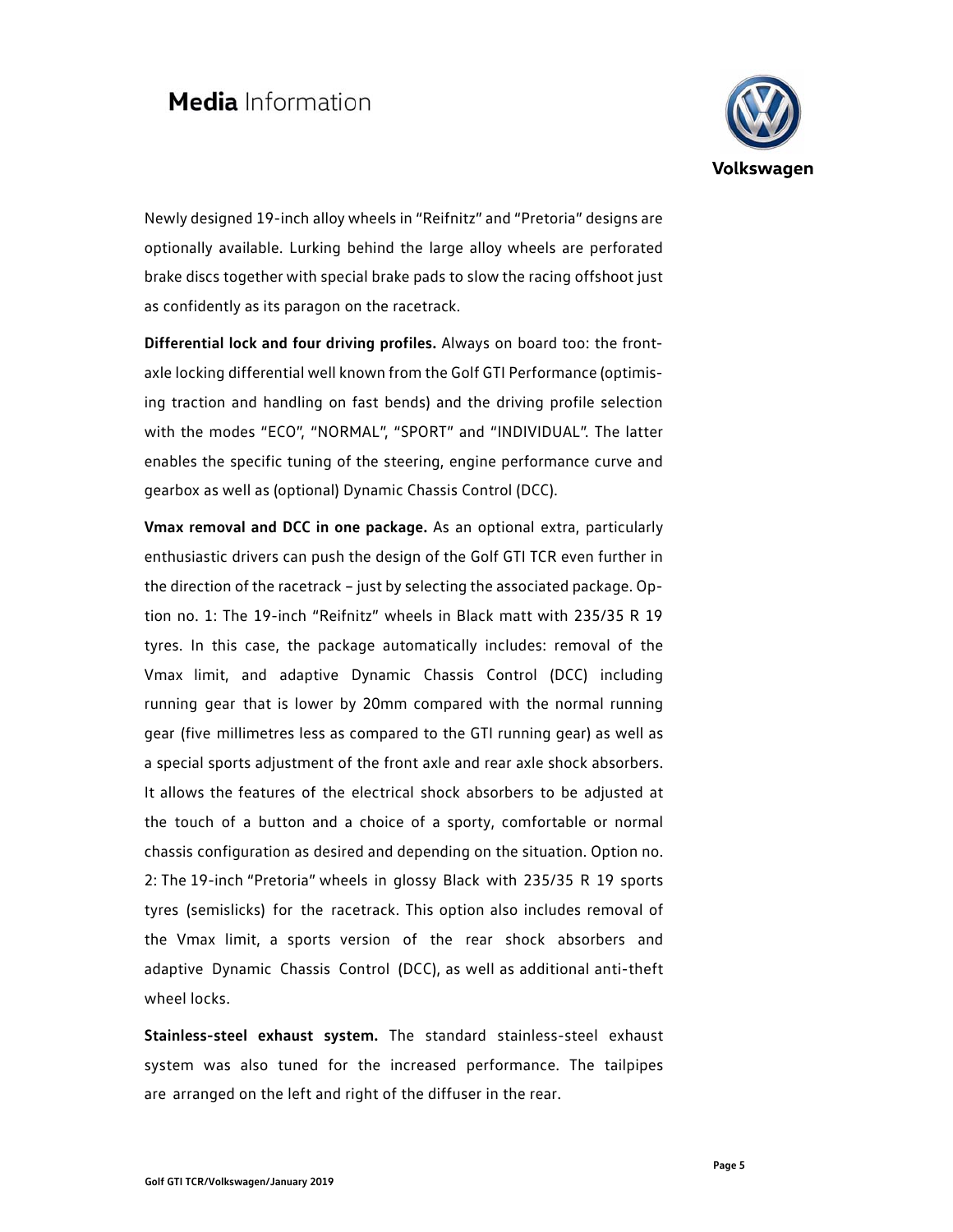

**Design transfer from racing.** The Golf GTI TCR's distinctive look is also proof of its outstanding position. At the front, the most powerful GTI of the current model programme has a sharply cut, high-gloss black splitter as an additional front spoiler, as is common in motor sport. Also new: the high-gloss black sill caps in the side panel; their lines are optically continued into the rear section. Here they meet a strikingly designed diffuser – similar to the side sills and the front splitter in the same glossy black – and the left and right exterior integrated single tailpipes of the exhaust system. Up in the rear, however, the dynamic line of the roof section transitions into the shiny black spoiler.

**"Pure Grey" and classic GTI colours.** New for the Golf GTI TCR is the colour "Pure Grey". The other colours have been GTI classics from the start: "Pure White", "Tornado Red", "Deep Black Pearl Effect" and "Oryx White Pearl Effect". Combined with "Pure Grey", "Pure White" and "Tornado Red", there is the option to order the roof in the contrasting colour "Black". Also black: the exterior mirror caps (optional Carbon look) and the "TCR" lettering above the sills. On request, the vehicle flank on the left and right of the B-pillar is additionally individualised by a striking honeycomb decor foil. The Golf GTI TCR has a particularly inviting effect when opening the front doors: the TCR logo is then projected onto the asphalt. The exterior features of the classic GTI insignia include the legendary red stripes in the radiator grille and the standard LED headlights. Elegantly toned: the dark red LED rear lights.

**Interior with exclusive features.** Drivers and passengers are seated in top sports seats, whose microfibre/fabric covers were crafted specially for this version. Anthracite-coloured microfibre features include the flanks of the seat and backrest. The striped centre seat panels (in fabric), however, feature the contrasting colour "Flashred" on a black background. Also featuring this red colour: the stitching on the seats, the centre armrest (front) and headrests, as well as seat belt edges and contrasting seams on the door trims, the DSG gearshift and the three-spoke sports steering wheel. This is not the only reason why the latter conveys a pure racetrack feeling: As an analogy to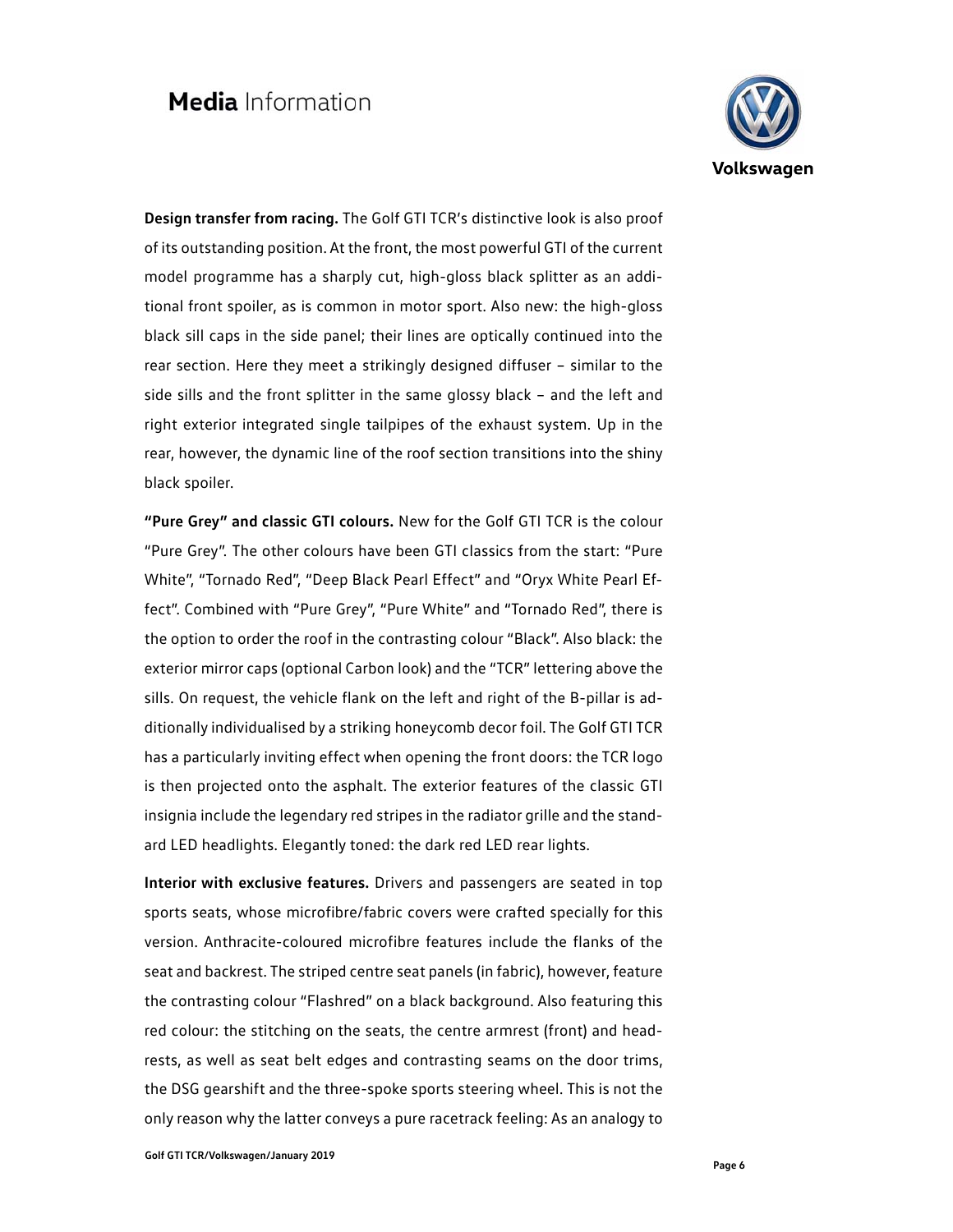

the TCR racing series, the leather cover is specially imprinted (perforated leather) at the 3 o'clock and 9 o'clock positions, as well as with a red 12 o'clock mark. Like the seats, the door inserts and the gearshift cover are made of microfibre. Meanwhile, the "Flashred" of the seats and seams is incorporated by the standard ambient lighting in the door sills and the colour graphics of the likewise free-of-charge "Composition Media" infotainment system and the optional "Discover Media" and "Discover Pro" navigation systems, respectively. New decor brings the interior to perfection.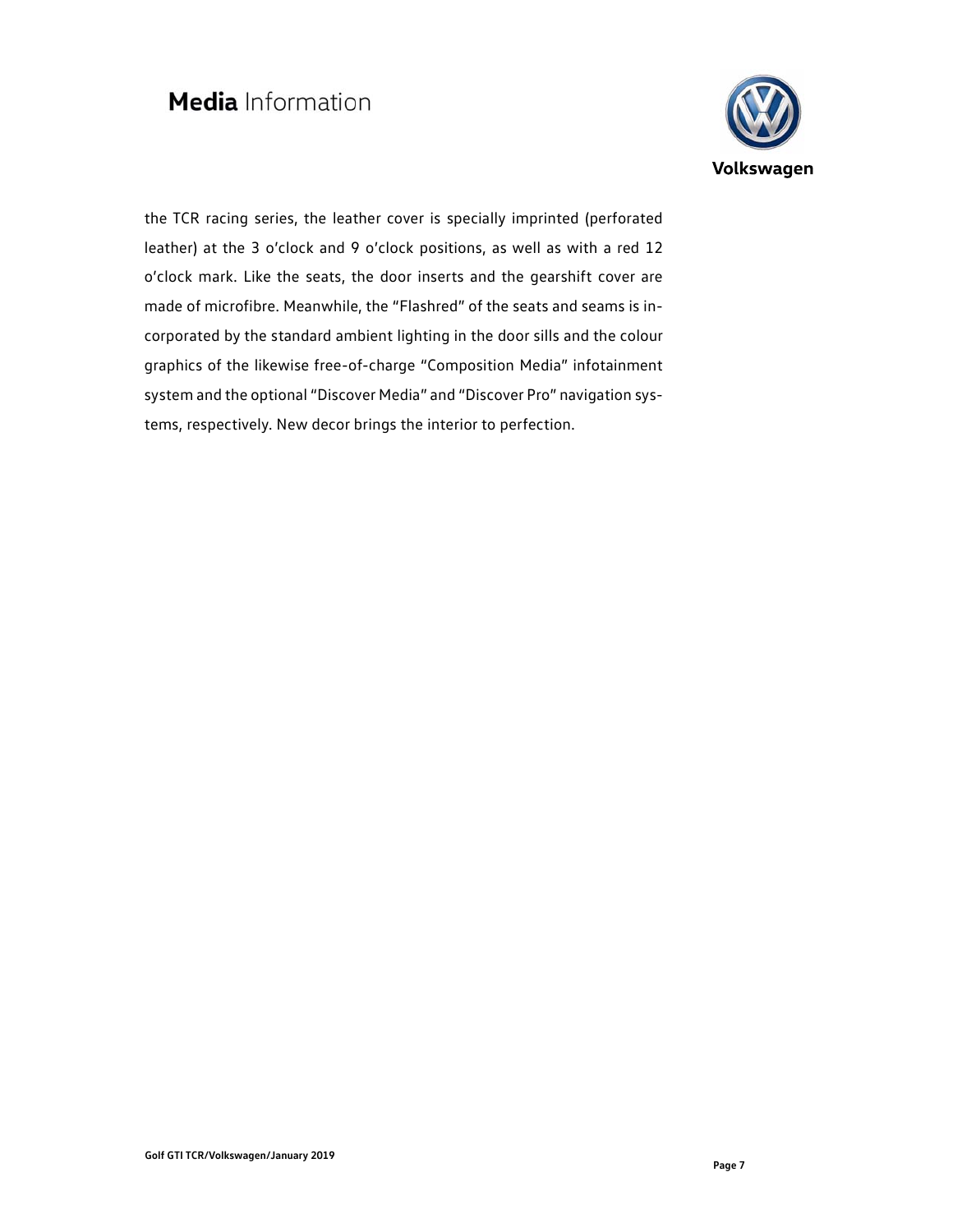

### **TCR – The racing series and the racing car**

**Worldwide motorsport.** The TCR series born in 2015 combines top-class racing with series-based technology. 4- and 5-door vehicles with 2.0 litre petrol or diesel motors are permitted, driven mostly by private teams. Besides the worldwide WTCR (FIA World Touring Car Cup), numerous national racing associations host TCR race series. The competition model – the Golf GTI TCR – is one of the most successful racing touring cars of today: In the international TCR series, Stefano Comini (2016) and Jean-Karl Vernay (2017) each won the driver title, with further title successes in TCR Asia (2016 & 2017) as well as in the TCR Middle East, TCR UK, TCR Asia and TCR Scandinavia (2018). In addition, the Golf GTI TCR has been honoured as "Model of the Year" out of all TCR racing cars. Volkswagen Motorsport has built more than 100 units of the racing car, manually and on a small scale, and delivered them to customer teams since 2016. Price ready to race: from 95,000 euros plus sales tax.

**Turbocharged engine legend.** Under the bonnet of the racing car is the base 2.0 engine of the same 2.0 TSI used in the Golf GTI Performance and Golf GTI TCR series – a four-cylinder, four-valve engine with turbocharging and direct injection. In the racing version, however, it delivers 257 kW/350 PS and generates a maximum torque of 420 Nm. The Golf GTI TCR of the racing series accelerates from 0 to 100 km/h in 5.2 seconds, with its maximum speed due to the specific transmission ratio at around 250 km/h. Visually, the racing version differs from the standard model primarily in the form of its roughly 15 centimetres wider body and its adjustable aluminium rear wing. The safety of the driver is ensured by e.g. a racing bucket seat with head protectors, a racing safety cell and a safety tank that meets FIA regulations.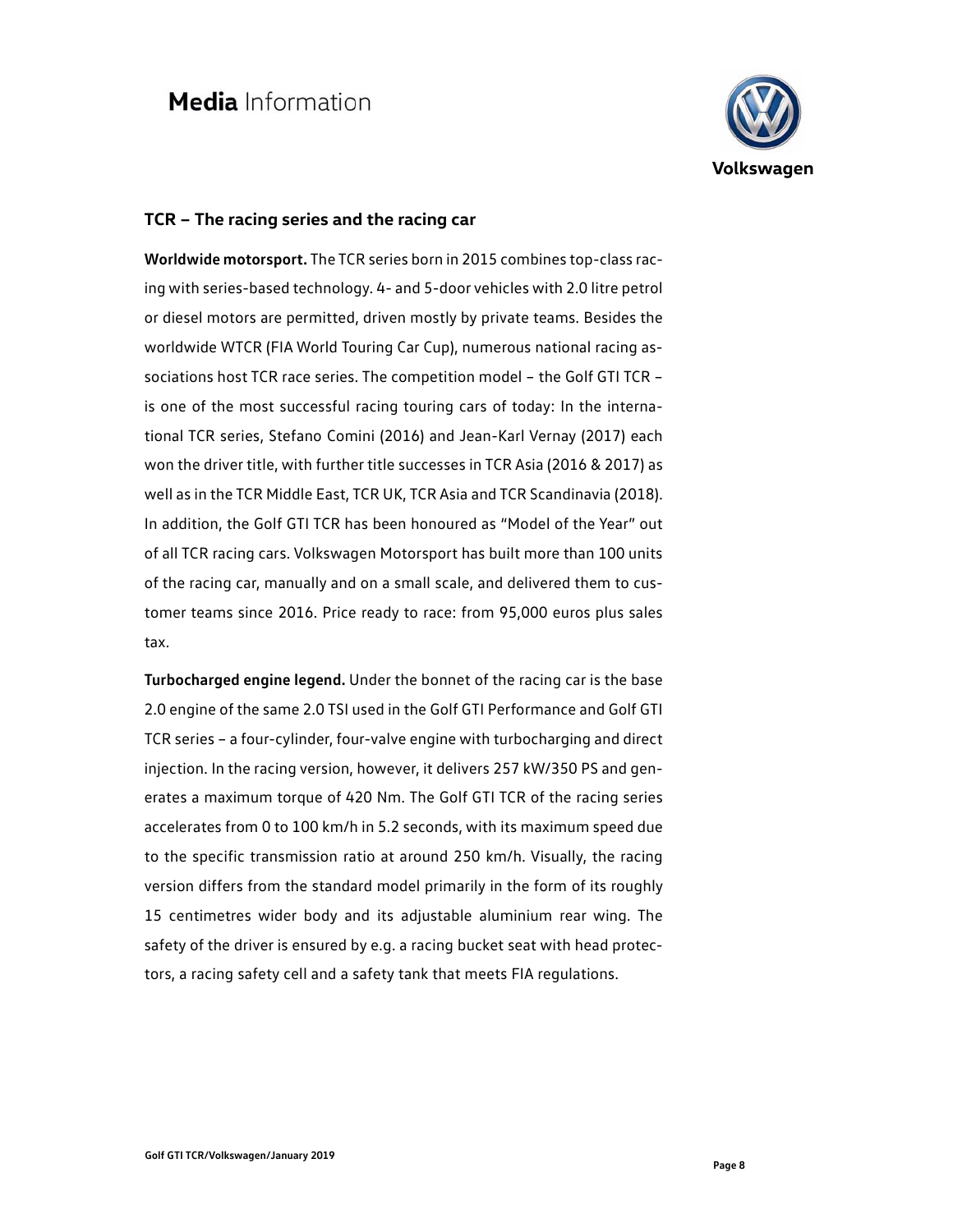

### **Technical data – the Golf GTI TCR in numbers**

|                           | <b>Golf GTI TCR</b>               |
|---------------------------|-----------------------------------|
|                           | (road version)                    |
| Engine                    | 2.0 TSI/four-cylinder turbo with  |
|                           | petrol particulate filter (PPF)   |
| Gearboxes                 | 7-gear DSG                        |
| <b>Drive</b>              | Front axle with locking differen- |
|                           | tial                              |
| Maximum power             | 213 kW/290 PS                     |
|                           | At 5,400 to 6,400 rpm             |
| Maximum torque            | 380 Nm                            |
|                           | At 1,950 to 5,300 rpm             |
| Top speed (standard)      |                                   |
|                           | 250 km/h                          |
| Top speed (optionally un- |                                   |
| limited)                  | 260 km/h                          |
| $0-80$ km/h               | 4.1 s                             |
| 0-100 km/h                | 5.6s                              |
| Consumption combined      | 6.7 l/100 km                      |
| (WLTP)                    |                                   |
| Kerb weight (DIN)         | 1,410 kg                          |
| <b>Wheel sizes</b>        | 18 inch (series) and 19 inch      |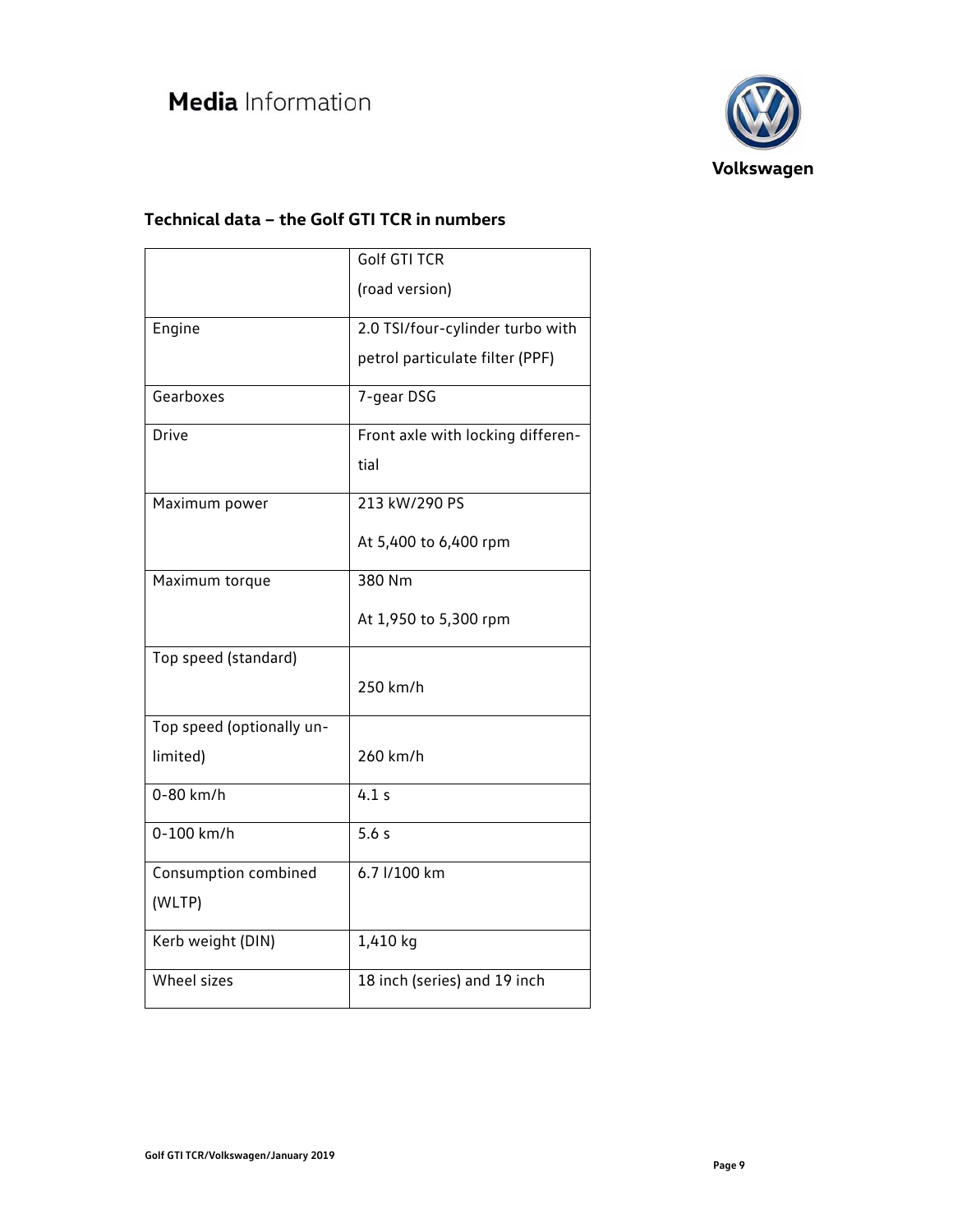

### **Equipment – the configuration of the Golf GTI TCR**

Compared to the already very well equipped Golf GTI Performance, the new Golf GTI TCR has an even higher degree of standard customisation. An overview of the additional equipment and distinguishing features of the Golf GTI TCR compared to the Golf GTI Performance:

- Power increase from 180 kW/245 PS to 213 kW/290 PS
- 7-gear DSG
- Exterior mirror caps in black
- Brake discs perforated
- Own roof edge spoiler
- Driving profile selection
- 18-inch "Belvedere" type alloy wheels
- Logo is projected when doors are opened.
- Sill extensions
- Seat belts featuring red edges
- Sport leather steering wheel with perforated leather (at 3 and 9 o'clock) and red 12 o'clock mark
- Rear bumper with diffuser
- Bumper with motorsport splitter
- TCR decorative trim
- Top sports seats in microfibre/fabric with a new design, special "Flashred" colour and red decorative seams, including door panels and DSG gearbox cuff in microfibre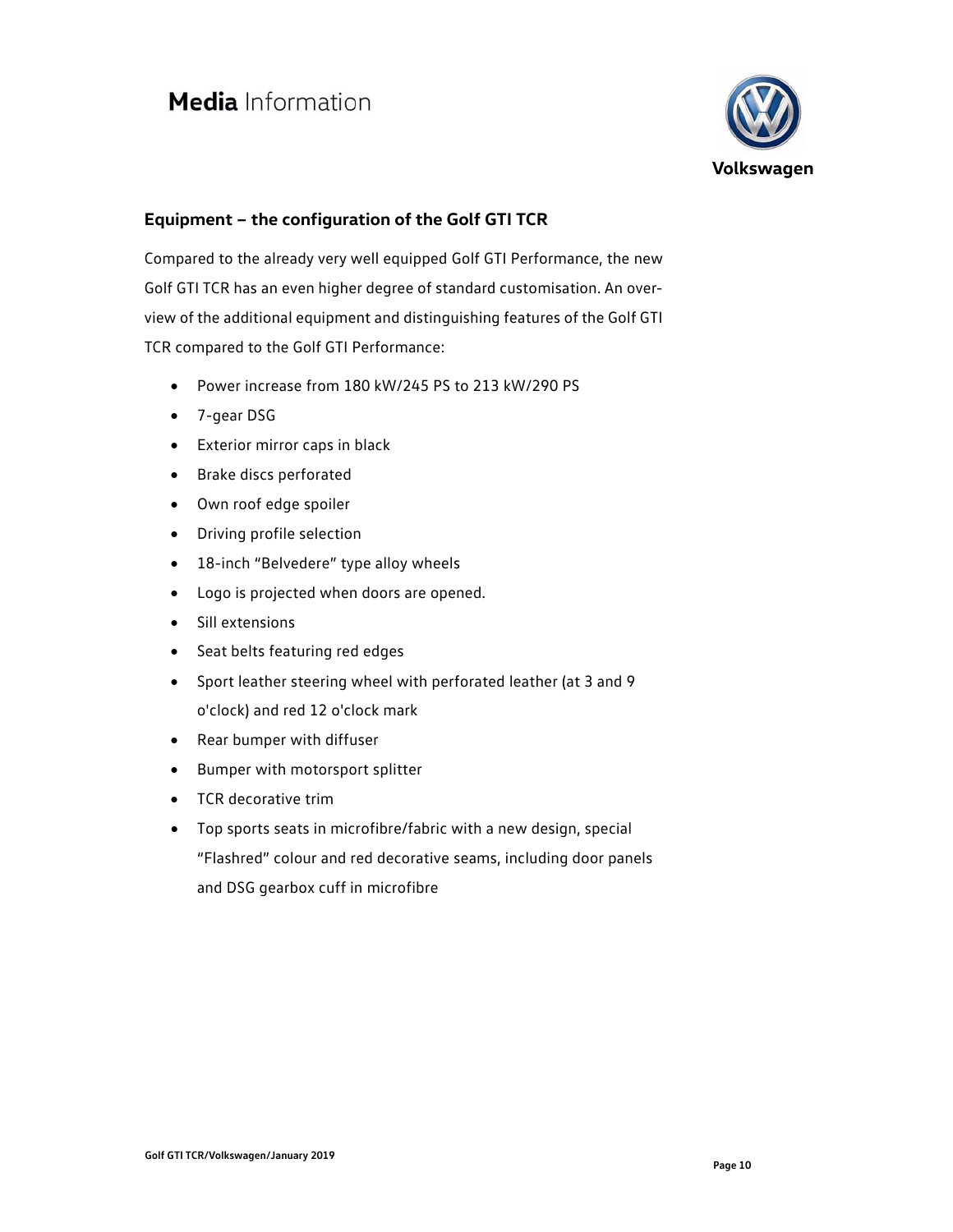

### **Optional equipment for the TCR**

- 19-inch "Reifnitz" alloy wheels with 235/35 R 19 tyres plus Vmax limit removal and adaptive Dynamic Chassis Control (DCC) including running gear that is lower by 20mm compared with the normal running gear (five millimetres less as compared to the GTI running gear) as well as a special sports adjustment of the front axle and rear axle shock absorbers.
- 19-inch "Pretoria" alloy wheels with 235/35 R 19 sports tyres (semislicks), plus additional anti-theft wheel locks, Vmax limit removal and adaptive Dynamic Chassis Control (DCC) including running gear that is lower by 20mm compared with the normal running gear (five millimetres less as compared to the GTI running gear) as well as a special sports adjustment of the front axle and rear axle shock absorbers.
- Black roof
- Mirror caps in Carbon look
- Honeycomb decorative film

### **General features of both Golf GTI models in 2019 (excerpt)**

- Active Info Display (fully digital instruments)
- Ambient lighting (red)
- Brake calipers in red
- Illuminated front sill panel trim
- Automatic driving lights, with daytime running lights, "leaving home" and manual "coming home" function
- Active Info Display (fully digital instruments)
- Ambient lighting (red)
- Brake calipers in red
- Illuminated front sill panel trim